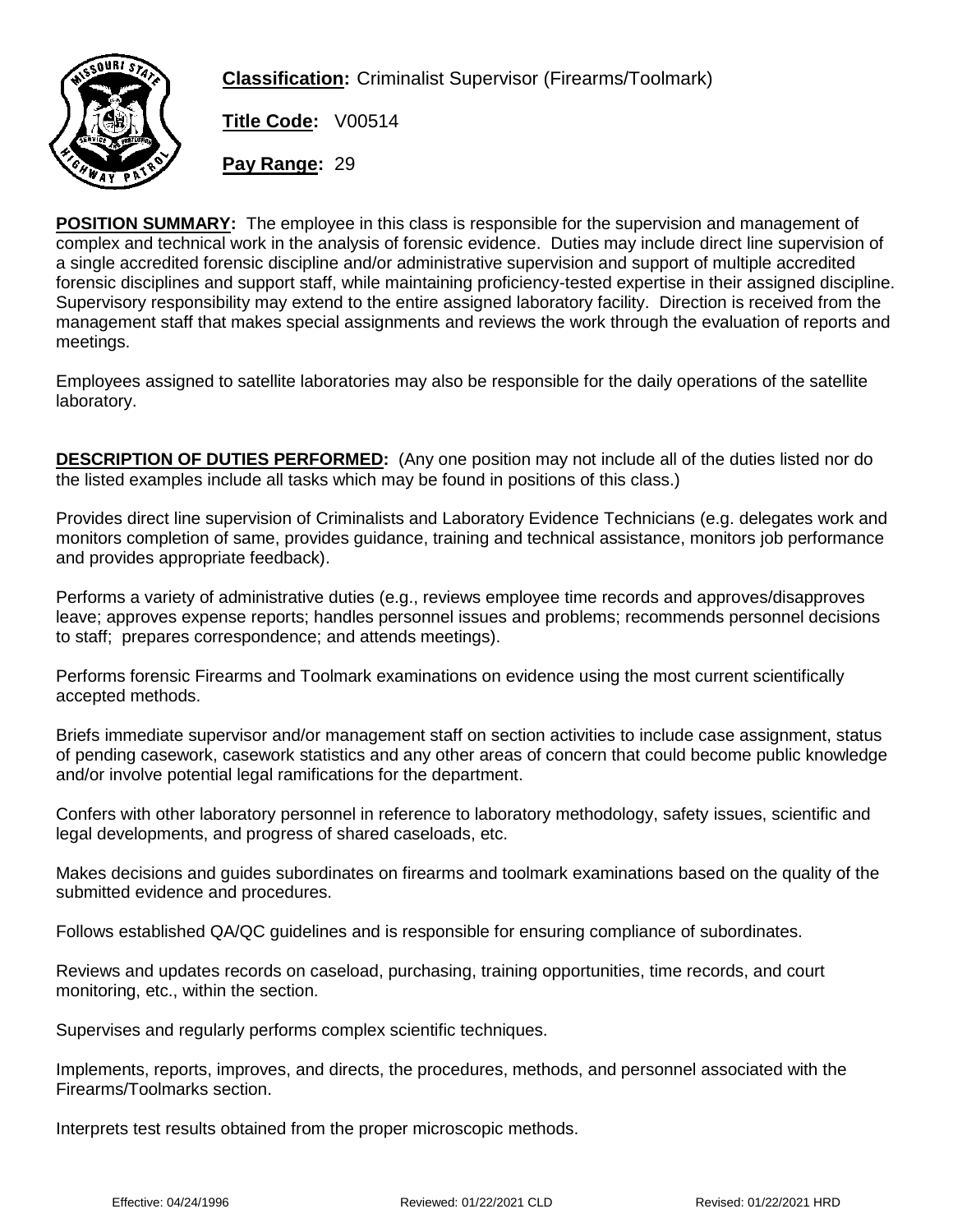## **Classification:** Criminalist Supervisor **Page 2**

**Supervises, regularly examines, and analyzes the following: submitted criminal evidence; a variety of potentially hazardous materials (e.g., pathogens contaminated body fluids, unidentified chemicals); and forensic evidence that may be soil laden, maggot infested, putrefied, rank and/or otherwise unpleasant.**

**Facilitates for the section, and successfully completes competency and/or written test(s) prior to assuming casework using a new or updated testing method.**

**Facilitates and successfully participates in the proficiency testing program for the section.**

**Routinely testifies as an expert witness in a court of law while maintaining composure under intense crossexamination; prepares evidence and exhibits; trains subordinates about the role of an expert witness in legal proceedings.** 

**Generates and receives requests to and from other crime laboratories, law enforcement agencies, prosecutors, attorneys, etc., regarding criminal evidence and crime laboratory procedures.**

**Supervises the collation of data and preparation of reports.**

**Attends workshops, meetings, conferences, and seminars to gather and share information with peers as well as learn about any new developments and/or trends.**

**Conducts training of law enforcement personnel about forensic analysis, collection and preservation of evidence, and chain of custody procedures; educates attorneys about complex scientific analysis and serves as a technical advisor during trial proceedings.**

**Reviews requests for equipment, materials, and/or training by section personnel; makes recommendations to immediate supervisor and communicates decisions to the affected personnel.**

**Assists with budget decision items and requests, and legislative matters involving amendments to current legislation including fiscal note requests.**

**Assists in contacting scientific equipment manufacturers, writing specifications for new scientific equipment, and selecting successful bidders on this equipment.**

**May interact with television, radio, or print media personnel reference forensic science informational news spots.**

**Operates standard office equipment (e.g., personal computer, telephone, fax machine, copier, etc.).**

**Performs job-related travel, as needed.**

**Performs other related duties as assigned.**

**REQUIRED KNOWLEDGE, SKILLS, AND ABILITIES: Extensive knowledge of the procedures and methods used in the examination of firearms and toolmark evidence.**

**Extensive knowledge of the compilation and preparation of evidence for presentation in court and the role of an expert witness in legal proceedings.**

**Extensive knowledge and practice of the safety rules and procedures associated with laboratory equipment and chemicals.**

**Extensive knowledge of proficiency testing and competency tests.**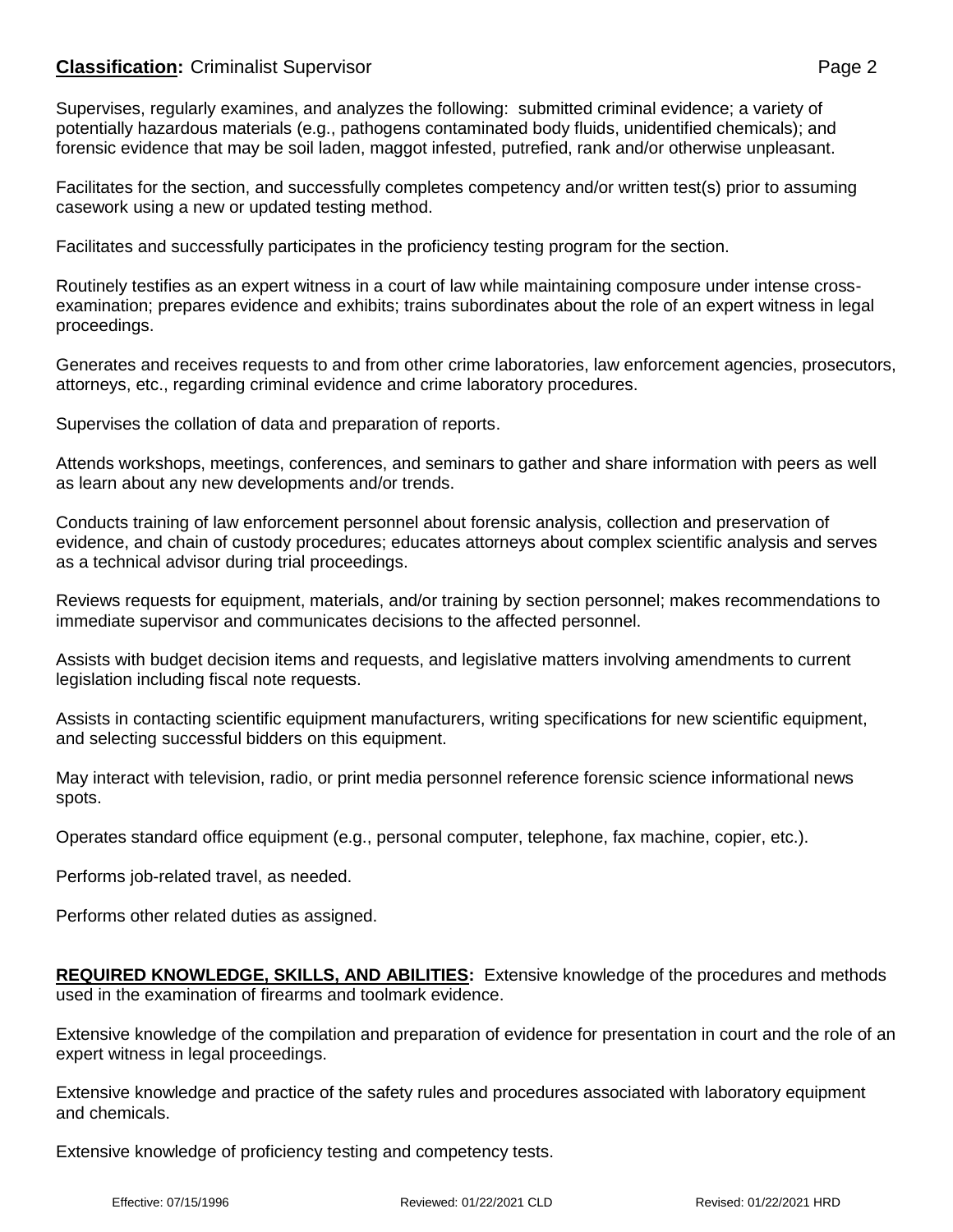## **Extensive knowledge of the practices of good laboratory technique.**

**General knowledge of the principles of supervision.**

## **Skill in supporting subordinate's decisions and actions in processing casework.**

## **Ability to read English effectively.**

## **Ability to communicate in English clearly and concisely, both orally and in writing.**

Ability to maintain composure while under cross-examination regarding personal and scientific qualifications and testify to laboratory findings in court.

Ability to establish and maintain effective working relations with others.

### **Ability to work with restricted, highly sensitive information in a confidential and professional manner and maintain the information as such.**

Ability to distinguish colors necessary to perform laboratory tests.

Ability to examine forensic evidence and recognize and identify minute details.

Ability to properly use laboratory equipment, computer and photography equipment, and chemicals.

Ability to perform job-related travel (e.g., appearing in court, observing crime scene investigations, attending training meetings and seminars, etc.).

Ability to work with material that may be of a sexual nature relating to criminal activity (e.g., written material, photographs, and/or verbal language, etc.).

Ability to gather, assemble, correlate, and analyze information critical to the overall operation of the section.

Ability to compile and prepare information for presentation (e.g., mock trials, courtroom testimony, depositions, pretrial conferences, meetings, etc.).

#### **Ability to research new equipment, write bid specifications, and deal with bidders.**

**Ability to review the work of subordinates and provide constructive criticism.**

#### **Ability to perform administrative duties as detailed in the description of duties.**

Ability to review requests for equipment, materials, and training and make recommendations reference same.

Ability to generate and receive requests for information from a variety of individuals reference firearms and toolmarks examinations.

Ability to perform work in accordance with prescribed procedures, makes accurate observations of test results, and prepare accurate records and reports.

Ability to review and revise manuals.

Ability to educate individuals about forensic science.